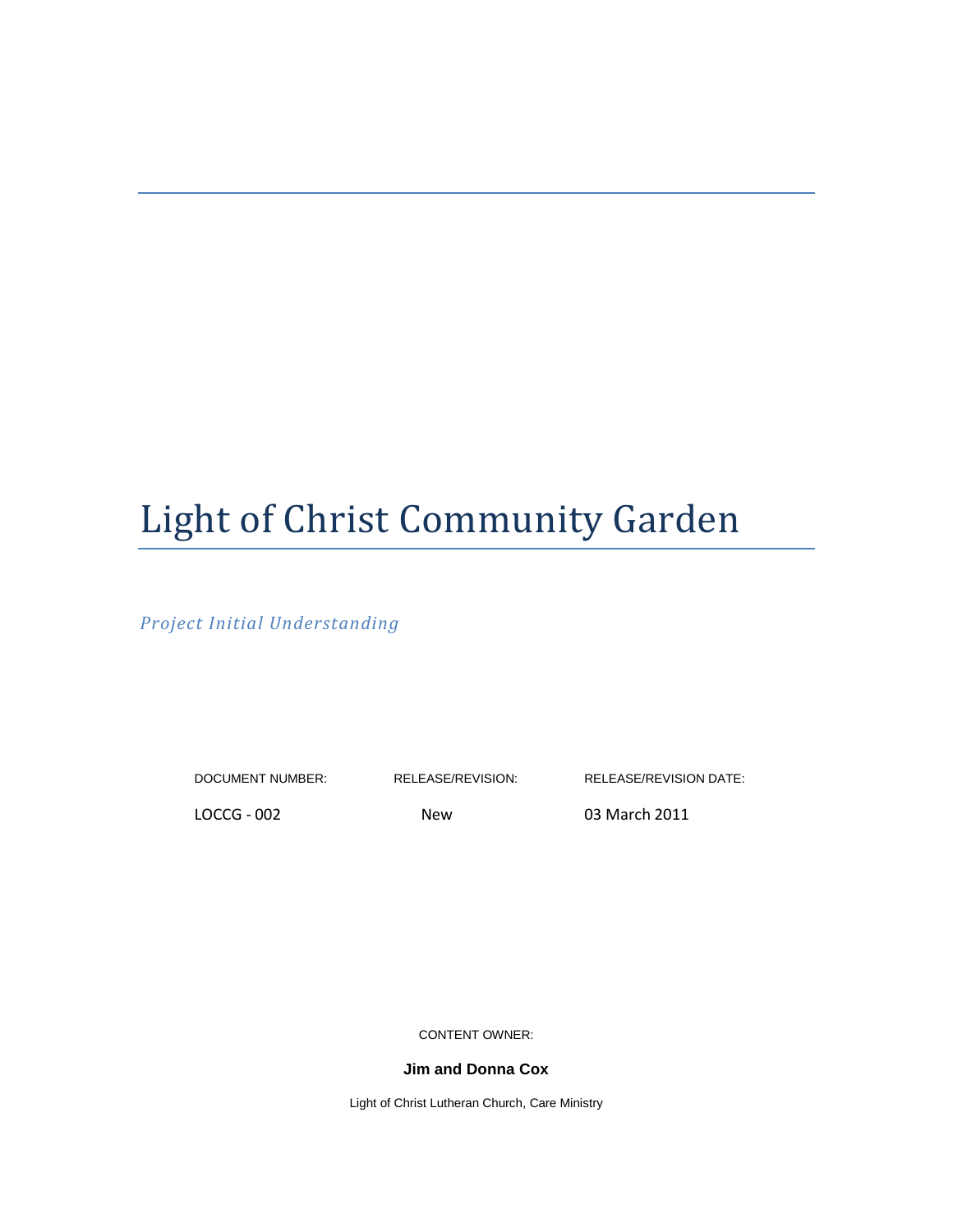## Document Information

| Version | Date          | Description     |
|---------|---------------|-----------------|
|         |               |                 |
| $1.0\,$ | 15 March 2011 | Initial release |
|         |               |                 |
|         |               |                 |
|         |               |                 |
|         |               |                 |
|         |               |                 |
|         |               |                 |
|         |               |                 |
|         |               |                 |
|         |               |                 |
|         |               |                 |
|         |               |                 |
|         |               |                 |
|         |               |                 |

**Credits:** Project Management techniques and methodologies are based on training received from The Boeing Company with documentation templates based on Macroscope®, an integrated suite of business and IT methods developed by the Fujitsu Corporation.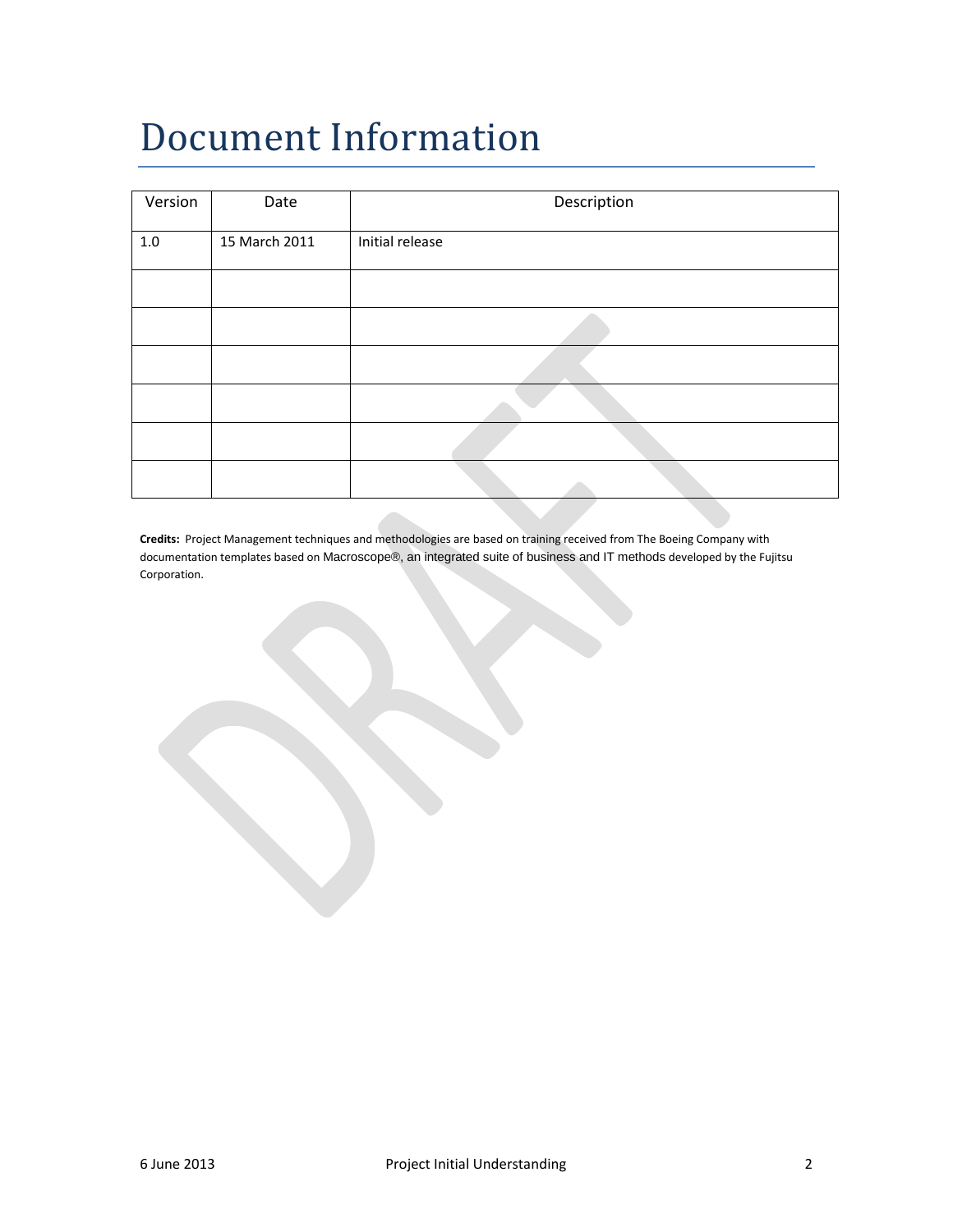### Table of Contents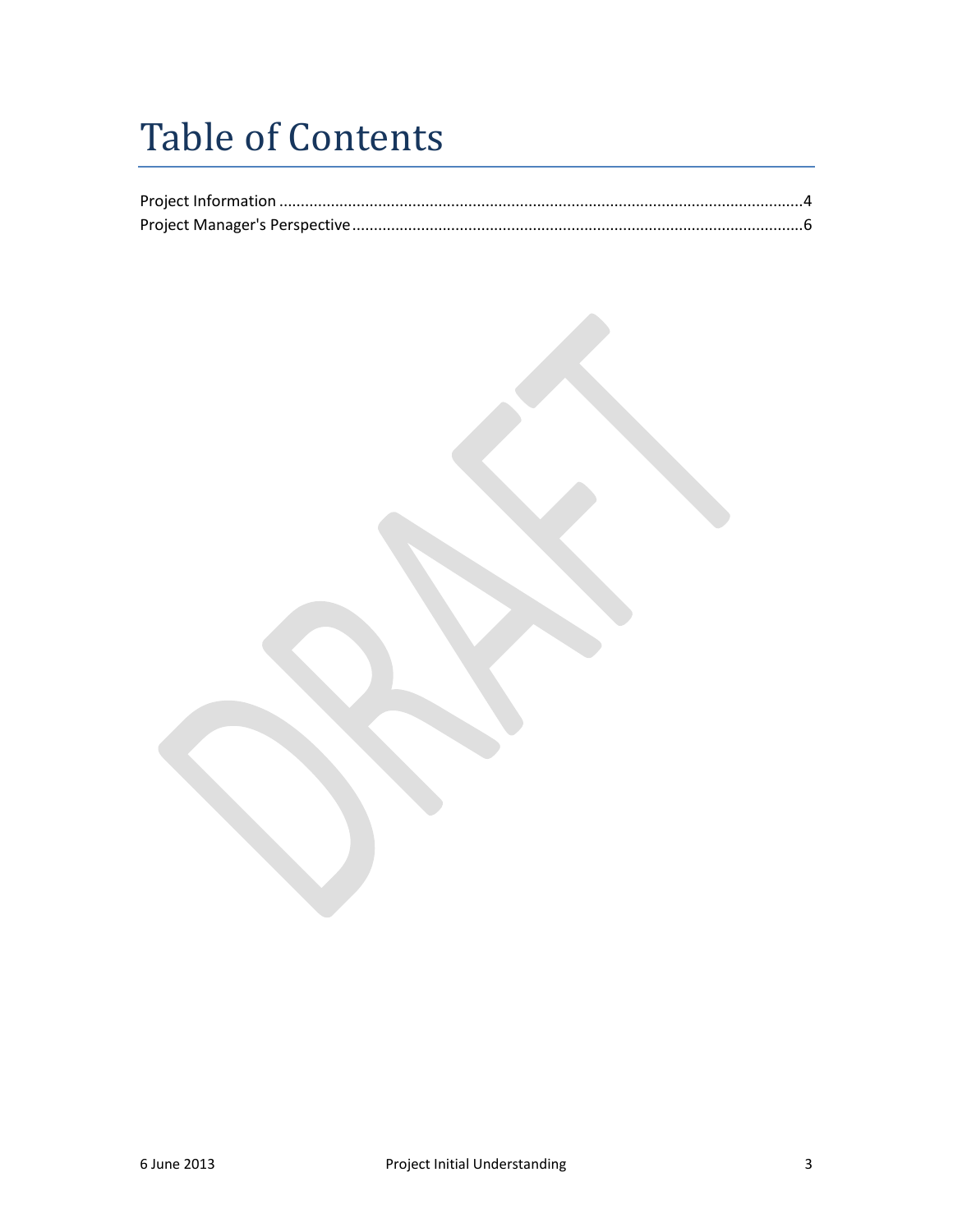### **Project Information**

| <b>Project Identification</b> |                                  |                     |                       |
|-------------------------------|----------------------------------|---------------------|-----------------------|
| <b>Project Name:</b>          | Light of Christ Community Garden | <b>Owner Name:</b>  | Light of Christ, LCMS |
| <b>Start Date:</b>            | March 2011                       | <b>Finish Date:</b> | 1 April 2013          |

| <b>Confirm Project Understanding</b> |                                                                                                                                                                                                                                                                                                                                                                                                                                                                                                                                                                                                                                                                                                                                                                                                                                         |
|--------------------------------------|-----------------------------------------------------------------------------------------------------------------------------------------------------------------------------------------------------------------------------------------------------------------------------------------------------------------------------------------------------------------------------------------------------------------------------------------------------------------------------------------------------------------------------------------------------------------------------------------------------------------------------------------------------------------------------------------------------------------------------------------------------------------------------------------------------------------------------------------|
| <b>Project Background</b>            | - LOC mission "to reach out with God's Grace to help people know, trust and<br>share God's purpose for their life".<br>- 19xx purchase of land to expand mission of LOC<br>Component of City of Federal Way Human Services Initiatives (??)                                                                                                                                                                                                                                                                                                                                                                                                                                                                                                                                                                                             |
| <b>Project Justification</b>         | - Community outreach - feed the hungry<br>- Congregation project to help others, pull together with common goal<br>Mission field activity, spread the word regarding LOC<br>Productively use God's gift of property to LOC                                                                                                                                                                                                                                                                                                                                                                                                                                                                                                                                                                                                              |
| <b>Project Objectives</b>            | - Provide community outreach as part of LOC Mission<br>- Provide organic fruit and vegetables for citizens in need<br>- Provide an safe tranquil environment to work the soil and refresh the soul<br>- Provide an opportunity for shared community and the experience of working<br>together for various Federal Way churches, organizations and interest groups.                                                                                                                                                                                                                                                                                                                                                                                                                                                                      |
| <b>Project's Initial Assumptions</b> | - LOC will provide project ownership, oversight and coordination<br>- LOC Community Garden project will be a part of the Federal Way<br>Community Gardens Foundation, 501C3<br>- This is a community project, not restricted to LOC i.e. neighboring houses of<br>worship; ethnic centered youth and senior groups; local businesses and<br>professional associations.<br>- Target groups west of US99, South of 320 <sup>th</sup> - include NE Tacoma<br>- Federal Way Community Gardens Foundation will provide; Master Gardner,<br>Garden Layout,<br>- The land, house and shed bordering $21st$ avenue south will be made available<br>for the Federal Way Community Gardens for a period of at least 10 years<br>LOC will provide funding for water and electricity as need<br>- LOC will provide liability insurance for property |
| <b>Project's Initial Constraints</b> | - Initial funding of \$10,000 will be required to start project<br>$-$ House on property is known to contain asbestos $-$ will need to be addressed                                                                                                                                                                                                                                                                                                                                                                                                                                                                                                                                                                                                                                                                                     |
| <b>Project's Initial Known Risks</b> | Project will require substantial, long term commitment on behalf of LOC<br>congregation<br>- Project will have high visibility in community, once committed to project LOC<br>will need to follow through to completion<br>Location on 21 <sup>st</sup> avenue more open to vandalism<br>Fund raising difficult in current financial times                                                                                                                                                                                                                                                                                                                                                                                                                                                                                              |
| Project's Initial Known Issues       | Commitment of resources to manage project<br>Due to size, complexity, resources and cost, other Federal Way groups will<br>need to be involved<br>Distribution of food – identify needy                                                                                                                                                                                                                                                                                                                                                                                                                                                                                                                                                                                                                                                 |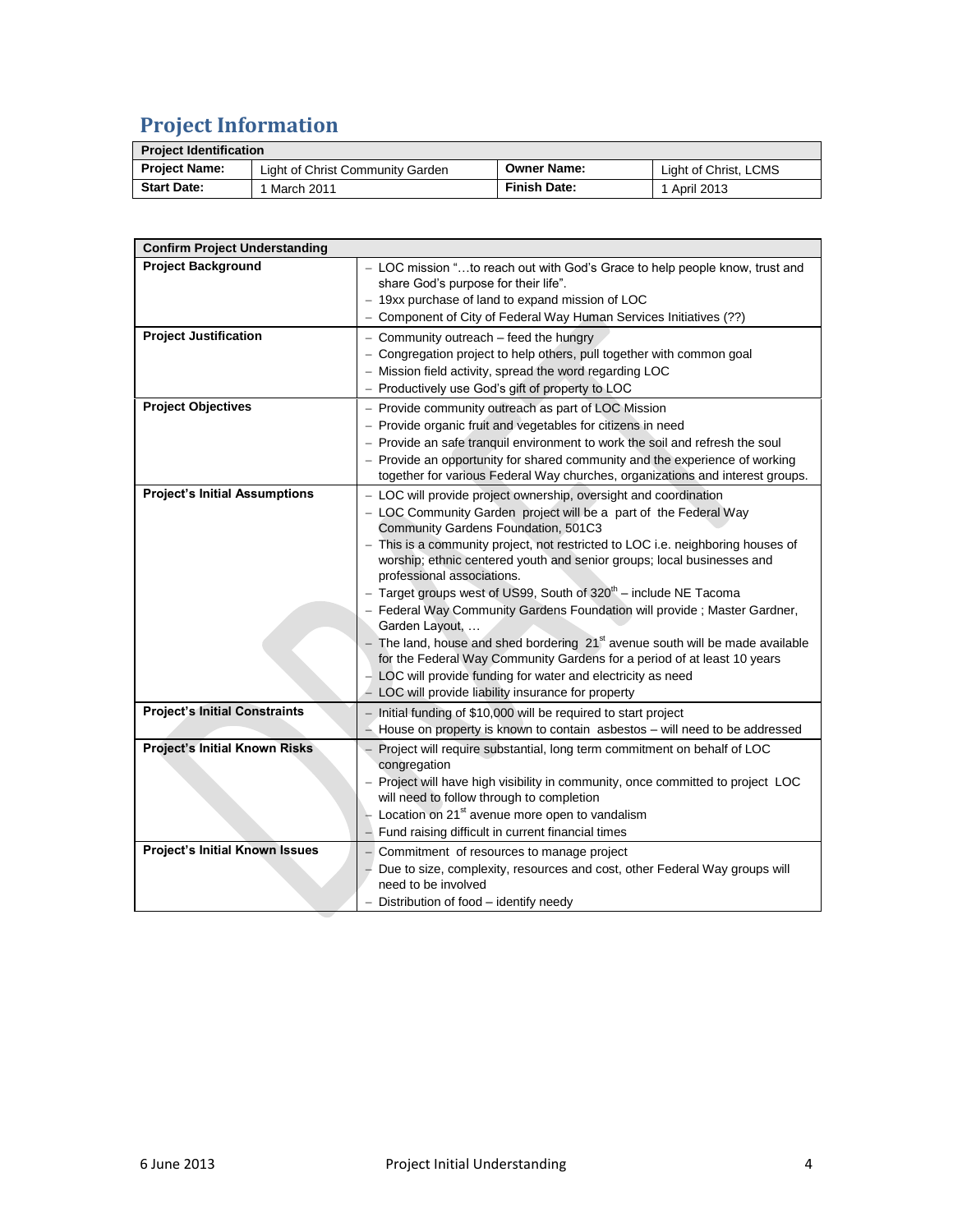| <b>Relationships with Other Projects</b>  | - LOC "TGIF / Mission Possible"                                                                                                                                                                                                                                                                                                                                                                                                                                                                                                                                                                                                                                                                                                                                                                                                                                        |
|-------------------------------------------|------------------------------------------------------------------------------------------------------------------------------------------------------------------------------------------------------------------------------------------------------------------------------------------------------------------------------------------------------------------------------------------------------------------------------------------------------------------------------------------------------------------------------------------------------------------------------------------------------------------------------------------------------------------------------------------------------------------------------------------------------------------------------------------------------------------------------------------------------------------------|
|                                           | Federal Way Community Gardens Foundation                                                                                                                                                                                                                                                                                                                                                                                                                                                                                                                                                                                                                                                                                                                                                                                                                               |
| <b>Project Characteristics - Overview</b> | Guidelines for community garden provided by Federal Way Community<br>garden, includes guidelines for organic gardening, watering, planting and<br>harvesting<br>- A community project that will bring the Federal Way community together to<br>create and maintain a garden that will provide organic vegetables and fruit for<br>citizens in need.<br>- Volunteers will gain gardening skills, create friendships, and support good<br>nutrition<br>- Common Project Management processes and tools will be employed to<br>manage, track and report on project<br>- Standard financial accounting and reporting practices are to be employed.<br>- Monies associated with the LOC Community Garden project is provided by<br>the Federal Way Community Garden organization in a fund designated for use<br>strictly for the Light of Christ Community Garden Project. |
| <b>Project's Major Deliverables</b>       | - Approximately 100' x 100' Community Garden with supporting infrastructure,<br>including water, electric, food distribution, maintenance and project oversight<br>- It is anticipated that between 7,000 and 10,000 pounds of organically grown<br>fruits and vegetables will be made available to needful persons in Federal Way<br>and N.E. Tacoma.                                                                                                                                                                                                                                                                                                                                                                                                                                                                                                                 |
| <b>Location/Facilities</b>                | - Property of Light of Christ Lutheran Church, located along 21 <sup>st</sup> Avenue SW<br>and 21 <sup>st</sup> Avenue SW in Federal Way, WA. 98023<br>- Includes use of current house and shed on property<br>- Approximate land use from sidewalk on 21 <sup>st</sup> Av. SW, west towards tree line<br>approximately 200 feet and from the road on 344 <sup>th</sup> ST SW North to property<br>line, to include parking area, garden, house, shed and expected green house<br>facilities. Existing LOC signage will not be impacted.                                                                                                                                                                                                                                                                                                                               |
| <b>Stakeholders</b>                       | Primary Stakeholders:<br>- Congregation of Light of Christ Lutheran Church - Project Ownership<br>- LOC Care Committee - Project coordination, architecture<br>- LOC TGIF / Mission Possible - Adjacent property stewardship<br>- LOC Buildings and Grounds - Property use and maintenance<br>Federal Way Community Garden, project association, guidelines, master<br>gardener, relationship with City and Business leadership<br>Secondary Stakeholders:<br>- Associated church and community groups - various support roles, i.e. garden                                                                                                                                                                                                                                                                                                                            |
|                                           | build and maintenance, financial contributions, services and supplies<br>City of Federal Way - Sponsorship (???)                                                                                                                                                                                                                                                                                                                                                                                                                                                                                                                                                                                                                                                                                                                                                       |
| <b>Users Group</b>                        | - LOC Care Ministry will coordinate various user groups in association with<br>Federal Way Community Garden<br>LOC Pastor, Congregation President and designees will coordinate with other<br>church groups, political and professional business associations<br>- Federal Way Community Garden will be responsible for providing coordination<br>with City of Federal Way and the LOC Pastor and Congregation President<br>Unidentified church and local organizations will be responsible for their<br>particular projects, schedules, logistics and participants as coordinated with<br><b>LOC Community Garden Care Ministry</b>                                                                                                                                                                                                                                   |
| <b>Staffing Assumptions</b>               | All positions are volunteer and are unpaid<br>- LOC Care Ministry, Ministry Chair; Julie Hiller<br>- LOC Care Ministry, Project Coordinators; Jim and Donna Cox<br>- LOC Building and Grounds, Ministry Chair; Byron Hiller<br>Add more here<br>Federal Way Community Garden Foundation; Mike Stanley                                                                                                                                                                                                                                                                                                                                                                                                                                                                                                                                                                  |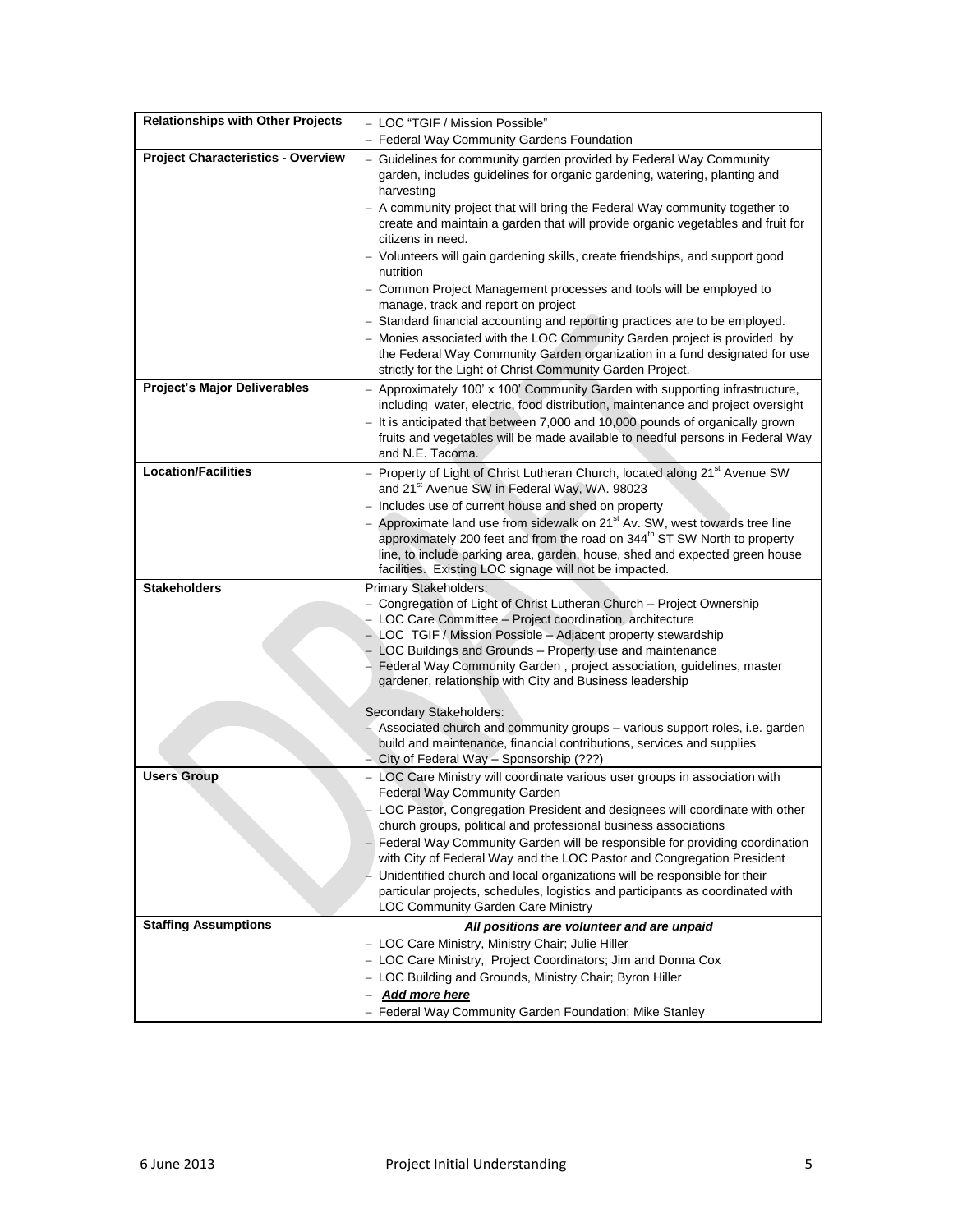| <b>Key Resources</b>                                                                                              | - Congregation of Light of Christ Lutheran Church – prayer, financial and labor<br>support, commitment to successful completion of project<br>Light of Christ Committees of Care, Building and Grounds, TGIF / Mission<br>$\qquad \qquad -$<br>Possible – project coordination and leadership<br>- Light of Christ Pastor and Congregation President - coordinate church and<br>religious community support<br>- Federal Way Community Garden Project - Community Garden vision, master<br>gardener, City of Federal Way liaison |
|-------------------------------------------------------------------------------------------------------------------|----------------------------------------------------------------------------------------------------------------------------------------------------------------------------------------------------------------------------------------------------------------------------------------------------------------------------------------------------------------------------------------------------------------------------------------------------------------------------------------------------------------------------------|
| <b>Project's Allocated Budget</b>                                                                                 | - Approximately \$30,000. Does not include LOC land payments, water, electric,<br>insurance or discounts, donations, etc.                                                                                                                                                                                                                                                                                                                                                                                                        |
| <b>Project's Major Milestones</b>                                                                                 | $-1$ March 2011 - Project Start<br>$-1$ April 2012 – First Planting<br>$-1$ xxx, 2012 $-$ First Harvest<br><b>More detail required</b>                                                                                                                                                                                                                                                                                                                                                                                           |
| <b>Subcontractors Information</b><br>(Subcontractors participating in<br>the project and their specific<br>roles) | Other religious and community organizations, TBD<br>$\overline{\phantom{0}}$                                                                                                                                                                                                                                                                                                                                                                                                                                                     |

#### **Project Manager's Perspective**

These are identified challenges, real or imagined, that immediately come to my mind for the project. They need kept under close watch, clarified, further developed, or settled.

| Knowledge Area                | <b>Concerns / Issues</b>                                                                                                                                                                                                                                                                                                                                                                                                                                                     |
|-------------------------------|------------------------------------------------------------------------------------------------------------------------------------------------------------------------------------------------------------------------------------------------------------------------------------------------------------------------------------------------------------------------------------------------------------------------------------------------------------------------------|
| Project size and coordination | This is a large and complex project, requiring a substantial<br>and long term commitment. The overall project manager<br>will need to commit at least 20 hours (probably more) /<br>week for six months to get the project in motion.                                                                                                                                                                                                                                        |
|                               | There are many components that will require additional<br>leadership commitments from LOC congregation and like<br>organizations, e.g. funding, contributions, labor<br>coordination, distribution, communications, relationship<br>management with religious organizations, professional<br>business associations, various government agencies, etc.<br>This project may well consume available resources and<br>become the focus for the LOC congregation for the next two |
|                               | or more years.                                                                                                                                                                                                                                                                                                                                                                                                                                                               |
| Seed funding of \$10,000      | LOC is asking the congregation for additional support for<br>TGIF / Mission Possible. An additional \$10,000 is a<br>significant challenge before building can commence.                                                                                                                                                                                                                                                                                                     |